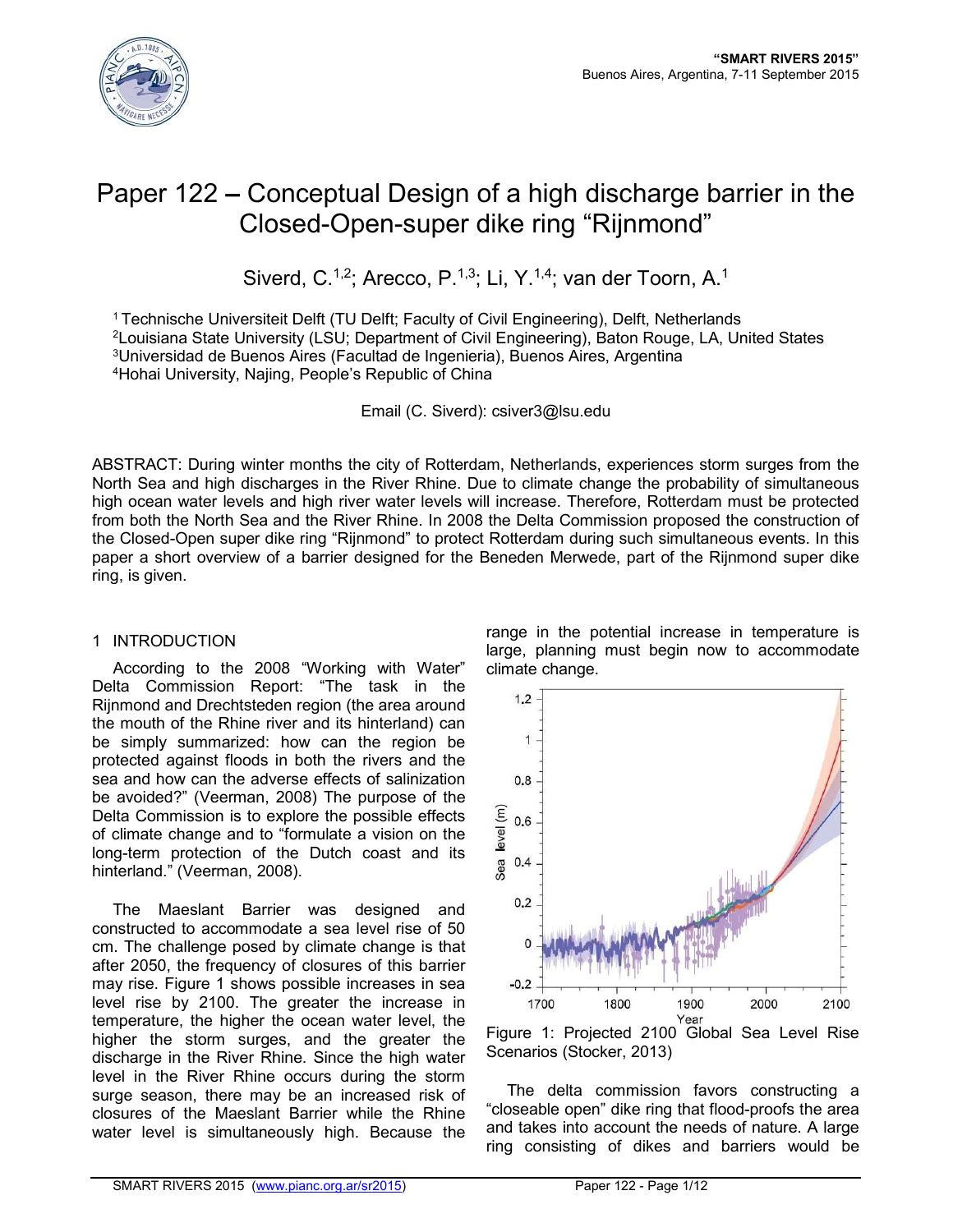

constructed surrounding the Rotterdam area and used in conjunction with the Maeslant barrier. This system would allow tidal flow during average water levels and prevent flooding during high water levels by redirecting the water southward to reservoirs in the Zeeland province (Veerman, 2008).

This paper explores the feasibility, alternative designs, general lifecycle and preliminary design of a barrier to be constructed in the Beneden Merwede. This barrier would be part of the larger "closable-open" Rijnmond super dike ring. This ring can be seen in **Error! Reference source not found.**.



Figure 2: Rijnmond Super Dike Ring (Veerman, 2008)

## 2 FUNCTIONAL REQUIREMENTS

According to the Delta Commission, the idea behind this super dike is to allow natural tidal movement while protecting the Rotterdam area from flooding. The Commission proposes that the Haringvliet remain open except during storm surge events. However, the Spui must remain as a freshwater inlet. And, salinization will become a problem in the Nieuwe Waterweg due to the flow of fresh water through the previously closed Haringvliet. In addition, due to the importance of shipping in this area, river traffic must not be hindered by a storm surge barrier. Because of these reasons, the barrier to be constructed must have null interference in the river when not in use. This would allow for normal shipping operations and for unimpeded water flow.

**Error! Reference source not found.** lists the boundary conditions along the Beneden Merwede. These conditions give a physical description of the environment that the barrier will operate in at this location.

Table 1 - River Boundary Conditions (van der Ziel, 2009)

| <b>River Boundary Conditions Merwede Barrier</b>          |         |
|-----------------------------------------------------------|---------|
| Width (m)                                                 | 300     |
| River Waal Max Discharge year 2100<br>(m <sup>3</sup> /s) | 11375   |
| Sill Depth (m) NAP                                        | $-5.10$ |
| Max. Water Level (m) NAP                                  | 4.70    |
| Min. Bridge Height movable (m)                            | 11.62   |
| Min. Bridge Height fixed (m)                              | 13.06   |
| Gate Width (m)                                            | 210     |
| Gate Height (m)                                           | 10.30   |
| Max. Head (m)                                             | 4.40    |

The possible planned functions of the barrier are listed in **Error! Reference source not found.**. These functions are typically gathered from the stakeholders and must be addressed. For example, the shipping industry requires that navigation on the river not be interfered with. And, the people living in the Rotterdam area require that they do not flood during a high water event. Also, the people living adjacent to where the barrier would be located require that the design be aesthetically pleasing.

### Table 2 – Barrier Functions

|   | <b>Permeable Storm Surge Barrier Functions</b>                                       |
|---|--------------------------------------------------------------------------------------|
| 1 | Defend the hinterland, differentiate low and<br>high value lands                     |
| 2 | Maintain current water salinity levels                                               |
| 3 | Regulate peak discharge of fresh river water<br>during a North Sea storm surge event |
| 4 | Make IWT possible (study possible<br>breakdowns during construction)                 |
| 5 | Improve car traffic if possible                                                      |
| 6 | Make inspection and maintenance activities<br>possible                               |
| 7 | Give a viewpoint to visitors                                                         |
| 8 | Landmark                                                                             |

**Error! Reference source not found.** and **Error! Reference source not found.** list additional boundary conditions that could affect the structure during construction and/or operation and should be investigated further.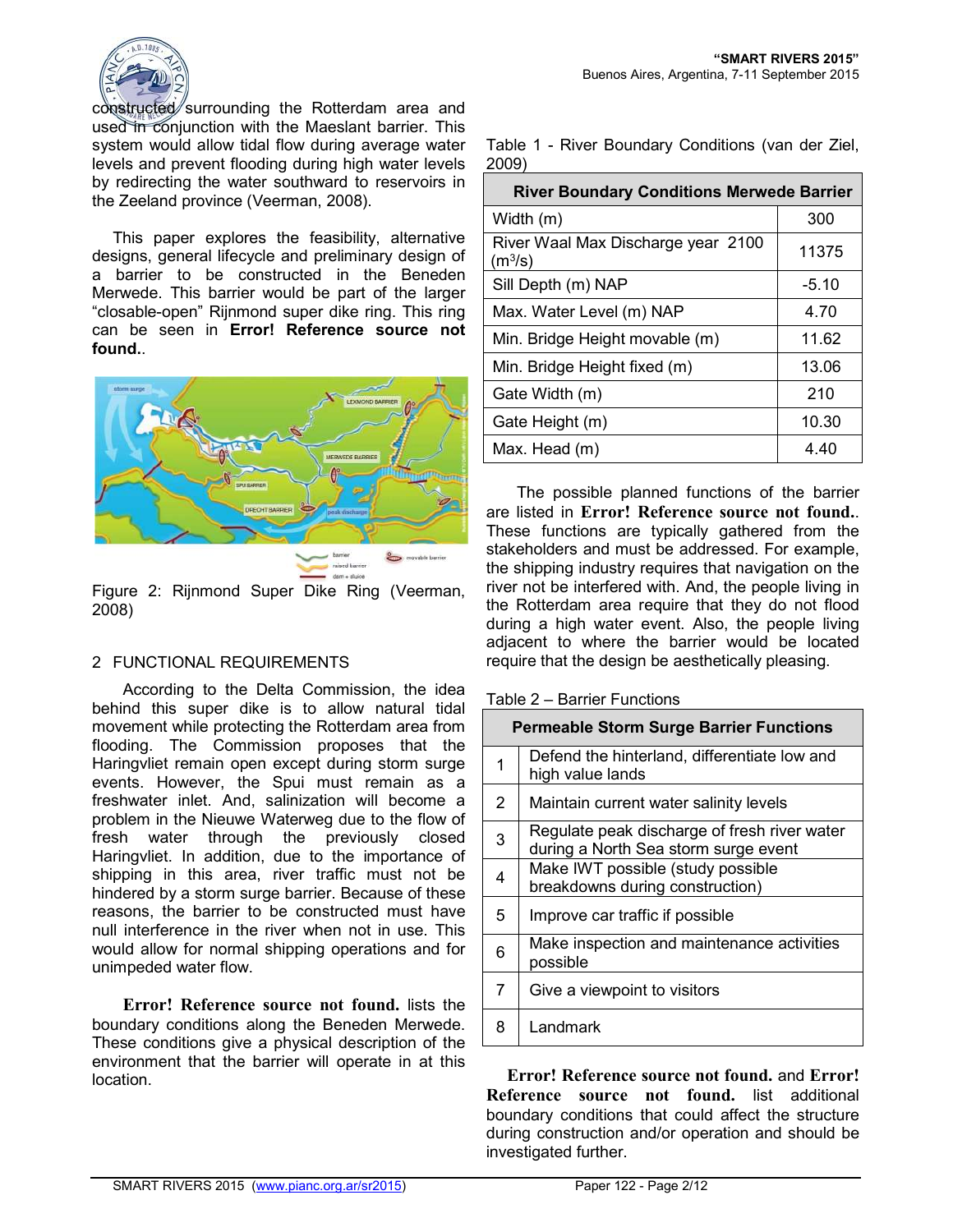

## 3 LOCATION

The location where the barrier will be built is shown in Figure 3. This location was chosen via a multi-criteria analysis and a cost-benefit analysis contrasting this location with another in the area. The barrier is proposed to be located near a bridge that is downstream of the beginning of Beneden Merwede (See red line in Figure 3). On the north bank, the dike is very close to the river. On the south bank, there is much more room to store the gate of a barrier, if it is not located within the river area itself (such as an inflatable barrier, parachute barrier, lifting or visor gates, et cetera). Therefore, given the design requirements, most of the barrier structure and/or auxiliary constructions if needed will likely be located on the south bank.

The grey line shows a new dike that will need to be constructed. It will connect with a small barrier that will reach across the Wantij (bottom of Figure 3). This barrier will connect with the Wantijdijk on the south bank of the Wantij. The length of the new dike will be about 1.45 kilometers. The length of the small barrier will be about 75 meters. However, the design of this new dike and small barrier is not a part of this study. In addition, the lowlands east of the proposed dike in Figure 3 can be flooded during high water events adding storage capacity to the overall system. However this must be further discussed with local stake holders.



Figure 3: Location Description (Earth, 2013)

## 4 FLOODED AREAS

#### 4.1 *Description*

The Rotterdam area is heavily influenced by the North Sea and the Rhine River. To obtain the reservoir boundary, it is necessary to decide on the maximum flooded area. The potential areas that could be used as a reservoir during a storm surge event are indicated in Figure 4, including rivers and some wetlands. The estimated total flooded area is approximately 678,500 km2. A storm surge event has an average duration of  $\sim$ 24 hours. For a

## Table 3 – Hydraulic Boundary Conditions

| <b>Hydraulic Boundary Conditions</b> |                                             |  |  |
|--------------------------------------|---------------------------------------------|--|--|
|                                      | bathymetry of the dry and wet part of       |  |  |
|                                      | potential boundary location (by GIS)        |  |  |
| $\overline{2}$                       | flow discharge and current velocities,      |  |  |
|                                      | directions and frequencies                  |  |  |
| 3                                    | water density (variable in space and time)  |  |  |
| 4                                    | wind velocities, frequencies and directions |  |  |
| 5                                    | fog density and frequencies                 |  |  |
| 6                                    | river run-off in amount and frequencies of  |  |  |
|                                      | exceeding                                   |  |  |
| 7                                    | morphology of the river, estuaries or sea   |  |  |
| 8                                    | ice occurrence, thickness, period and       |  |  |
|                                      | frequencies                                 |  |  |

### Table 4 – Land Boundary Conditions

| <b>Land or Under Water Side Boundary</b> |                                                                                             |  |  |
|------------------------------------------|---------------------------------------------------------------------------------------------|--|--|
| <b>Conditions</b>                        |                                                                                             |  |  |
| $\mathbf{1}$                             | origin, nature and building up of the (sub)soil                                             |  |  |
| $\overline{2}$                           | soil properties (type, origin, density, bearing<br>capacity, compressibility, permeability) |  |  |
| 3                                        | Earthquakes due to gas and oil exploration                                                  |  |  |

Next, the height of the barrier and the maximum water level difference between each side of it must be determined. It is proposed that the height of the barrier be a function of the height of the existing adjacent dikes, the length of time of closure, the amount of discharge expected from the Rhine River, and the size of the potential reservoirs that will temporarily store the flood water.

The average height of the dikes in the Rijnmond-Drechtsteden area is assumed to be 4 m +NAP. This is estimated from the mean high water (MHW) at Dordrecht which is 2.9 m + NAP (Slootjes, 2011). Therefore, the height of the proposed barrier will also be at least 4 m +NAP. With the height of the dikes and the barrier fixed, the main variable will then be the amount of water stored in the reservoirs.

Since the average closure time of the Maeslant barrier due to storm surge is ~24 hours, this barrier will be designed with an average closure time of ~24 hours. Although, actual closure time may be longer if the barrier is to open and close when there is no head difference. This will be due to the amount of time required to release the water from the reservoirs in order to lower the water level outside of the barrier. This should also be taken into account.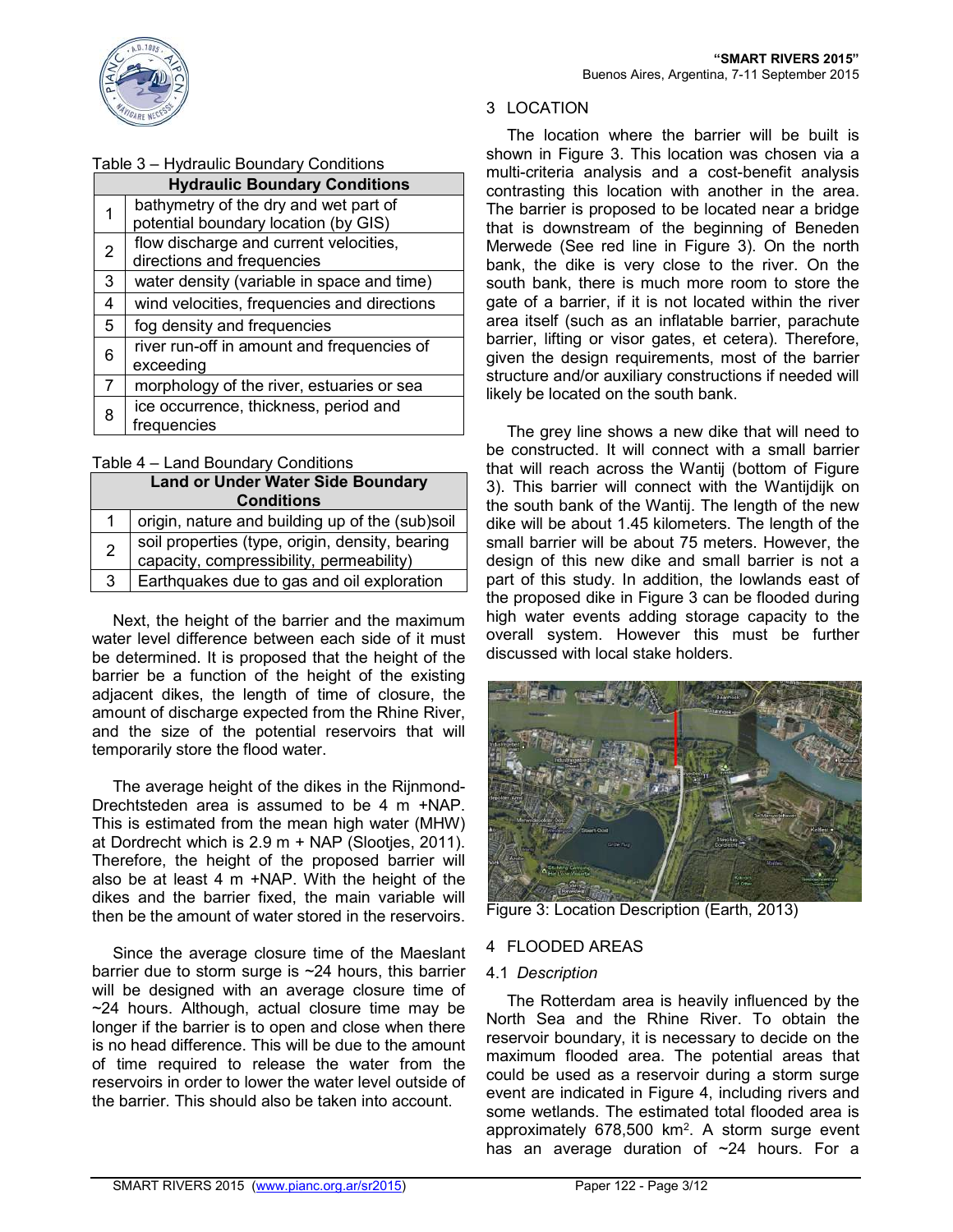

maximum discharge of 14,000 m<sup>3</sup>/s, the maximum water level resulting from a flood wave would be around 1.80m if all of the areas were opened. Considering that the average discharge of the Rhine is approximately 2,300  $m^3/s$  and that the height of the dikes are 4 m + NAP, there should be more than enough storage space for future high water events.





## 4.2 *How the System Would Work*

As previously mentioned, the height of the surrounding dikes is assumed to be 4 m +NAP. Because of this, we assume a maximum water level of 3 m +NAP outside the barrier. In order to maintain a water level below 3 m +NAP, we will use the areas shown in Figure 4 in a sequence thereby ensuring the water level does not rise above 3 m +NAP anywhere in the system.

When the water level outside the barrier is projected to be above 3 m +NAP, additional areas will be opened for flooding. For example, if a potential flood wave is projected to cause the water level in the Haringvliet to be above 3 m +NAP, the Volkerak and the Grevelingen would be opened to flooding in order to decrease the water level in the Haringvliet to below 3 m +NAP. Before a flood wave arrives, water level projections will be taken into account and a timing sequence formed.

**"SMART RIVERS 2015"** Buenos Aires, Argentina, 7-11 September 2015



## 5 ANALYSIS OF ALTERNATIVE GATE TYPES

#### 5.1 *Approach*

The PIANC report published by Working Group 26 of the Inland Navigation Commission, "Design of Movable Weirs and Storm Surge Barriers," (PIANC, 2006a) presents an inventory of barrier gates located around the world. It includes visor gates; flap gates; inflatable weirs; miter gates; innovative, double, and single radial gates; and sector, swing, and vertical gates. This PIANC report is the basis of an investigation performed to explore the possible gate types for the Beneden Merwede.

Following this investigation, a multi criteria analysis (MCA) was performed in order to select the optimal gate type. The MCA was based on the descriptions of the barrier types in the PIANC report and how these descriptions addressed the functions listed in Table 2.

#### 5.2 *Conceptual Design Selection*

From the MCA, it was determined the sliding gate is the best option. Some of the practical reasons are as follows:

- o The gate will be located in a dry chamber allowing for easy inspection and maintenance.
- o There will be only one movement allowing for a lower failure risk (in case of gravity stabilized barrier).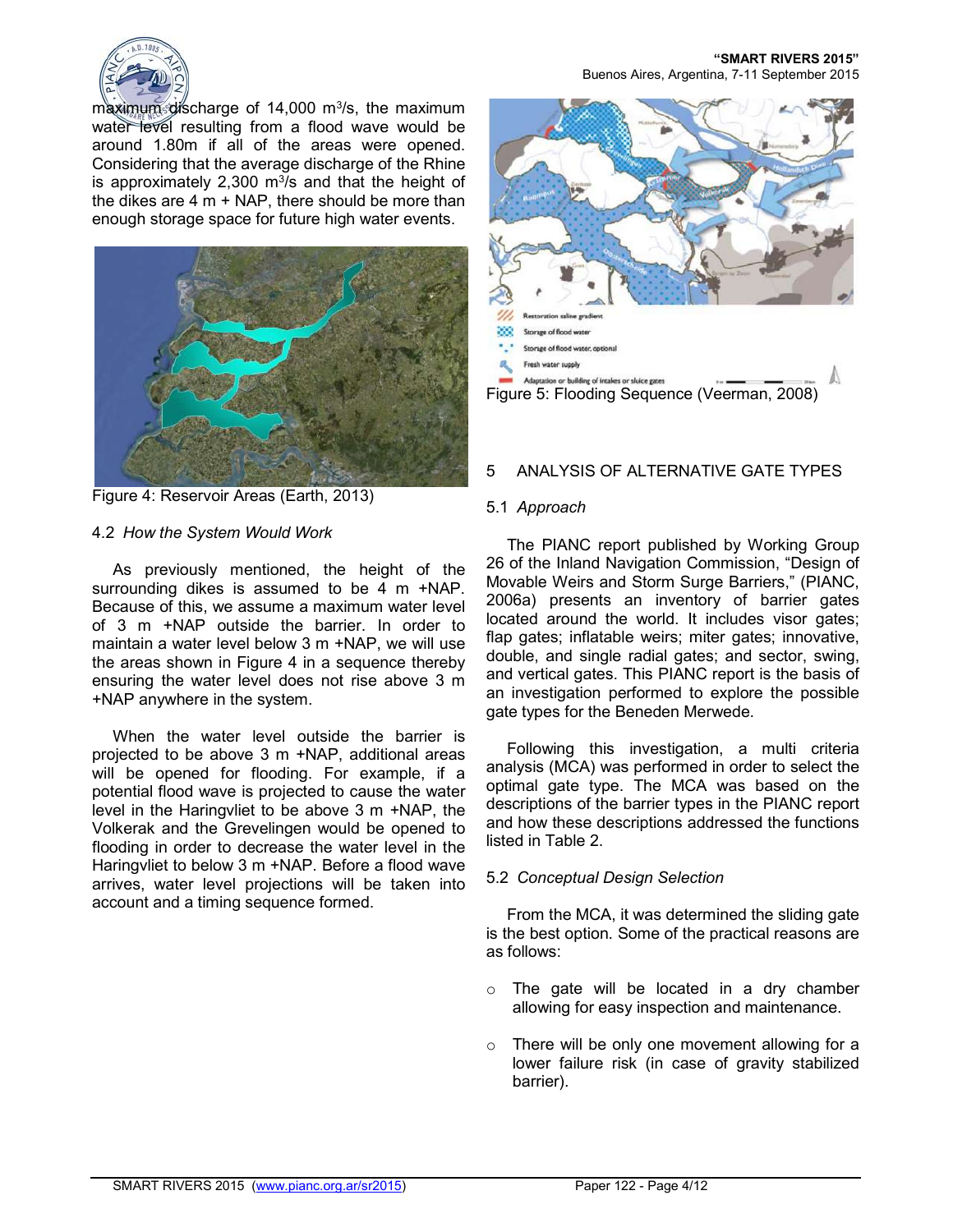

- The barrier is also balanced hydrostatically per stretch meter of the barrier and not at one point allowing for a lower failure risk.
- o This is not "new" technology so design and construction experience is available.
- o This design is more robust and cannot be as easily destroyed as a bellow barrier for example. This aspect decreases the risk of destruction due to terrorism.

However, some disadvantages (with solutions following) are:

o Damage to the rail could hinder gate movement, and therefore, the closing of the barrier.

(Solution: The rail will be inspected once yearly for potential damage. And, there will be a cleaning mechanism in front of the gate as it travels along the track.)

o Due to its size and the materials used, this solution is one of the most expensive of the available solutions.

(Solution: Advanced computational optimization will be used.)

o During construction, there is great potential for interference with shipping. This would occur when the track is being constructed in the river bed.

(Solution: Several options will be explored such as temporarily redirecting shipping traffic to different routes and placing the track in sections to avoid major shipping interruptions.)

## 5.3 *Principle Solution*

Initially, the sliding barrier proved to be difficult to scale to existing, realized projects. Some possible reference projects include: the Antwep lock, the third set of Panama locks that are currently under construction, and the Maeslant Barrier. None of these projects present a design that could be scaled up or scaled down exactly. Therefore, there is not really a true existing "look-a-like reference project". However, the cost of the Maeslant Barrier could give an initial idea of the cost of a sliding barrier. Similar materials will be used, the length and head of both barriers would be similar. However, the height of the sliding barrier would be half that of the Maeslant Barrier; therefore, it would be approximately half the cost. The 2012 cost of the Maeslant Barrier is

approximately 1.025B Euros. (1991 cost: 450,000,000\*(1.04)<sup>21</sup> = ~1,025BC with 4% annual inflation rate (van der Toorn, 2010)). This very rough calculation and comparison shows that the cost of the sliding gate should be around 500M Euros.

There was an alternative design to the Maeslant barrier before it was built. Although actual dimensions for it could not be found, it is scaled in Figure 6 assuming a 15 m base. This was a good estimated base width because the height from top to bottom according to this scaled drawing is approximately 10 m - the same has the proposed dimensions.



(Rigo, 2006b)

## 5.4 *Cost Benefit Analysis*

According to the lecture notes of the course Hydraulic Structures II at TU Delft "When people feel safe behind the primary dike rings and people or goods are easy to transship and to transport, then the value of buildings is increasing and there is a positive attitude to (more) investments." (Van der Toorn, 2013). This is the living and working environment that should be strived for in the Rotterdam area. The super dike ring should have the ability to effectively protect the Rotterdam area from major flooding and, equally important, give the public confidence that their physical investments will be safe. This will encourage future investment and thereby justify the cost of constructing the dike ring.

Table 10 shows the initial projected costs of the project to be constructed in the Beneden Merwede. This total including the Beneden Merwede barrier, new dike and additional small barrier is approximately 561M Euros. It should be noted this is a very rough estimate and the final costs can vary significantly from this initial estimate. Overall, the monetary goal for the entire project is for it to cost less than the anticipated benefits created by the Rotterdam area.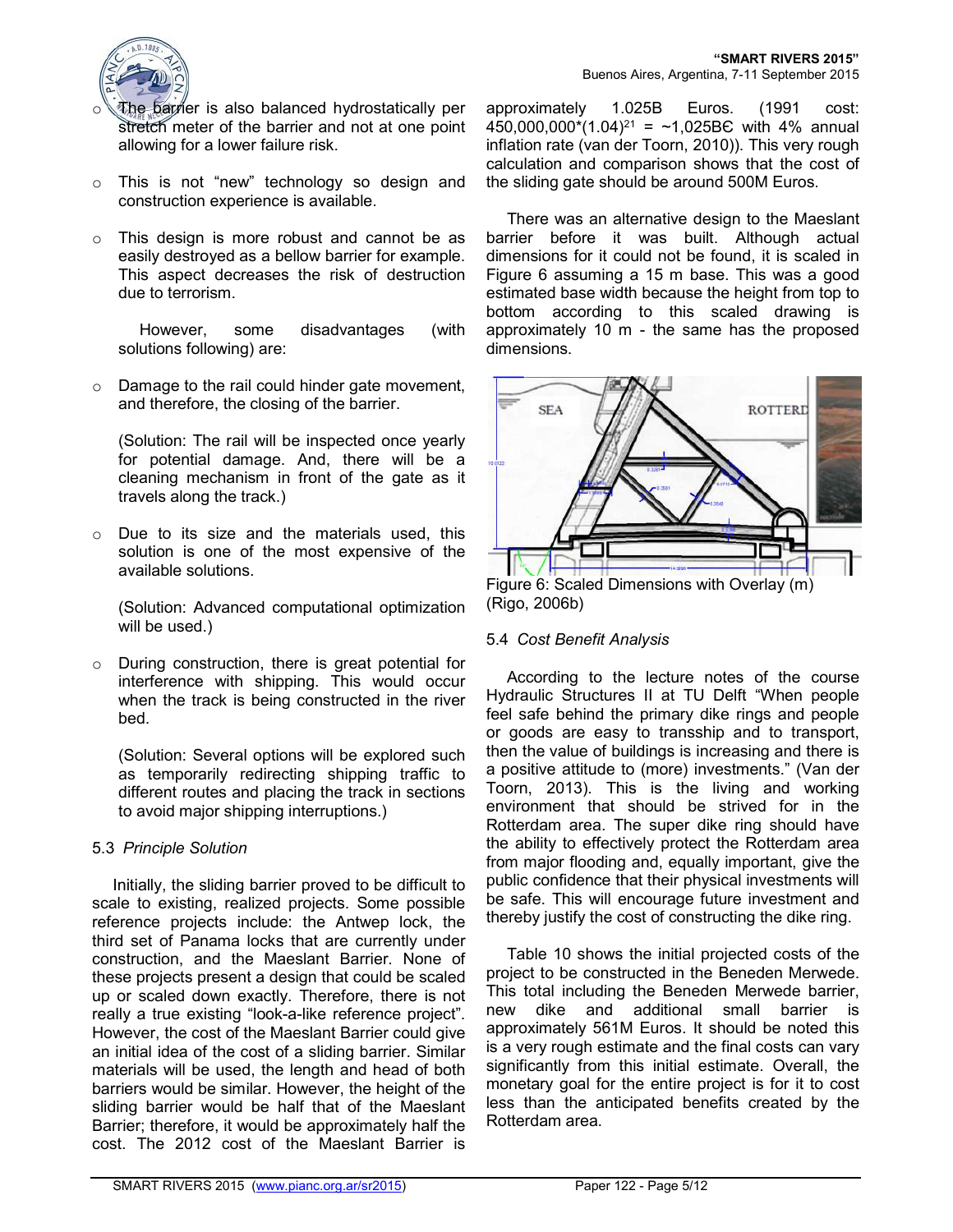

#### Table 10: Initial Projected Costs

| Aspect      | Factor    | Unit   | Height (m) Head (m) Length Unit Total (ME) |     |      |    |       |
|-------------|-----------|--------|--------------------------------------------|-----|------|----|-------|
| <b>Dike</b> | 6.305.000 | E/m/km |                                            |     | 1.45 | km | 36.5  |
| Barrier 1   | 31.500    | E/m3   | 10.3                                       | 4.7 | 300  | m  | 457.8 |
| Barrier 2   | 31.500    | E/m3   |                                            | 4.7 | 75   | m  | 66.7  |
| Total       |           |        |                                            |     |      |    | 561.0 |

#### 6 Design

#### 6.1 *Operational Design*

The barrier will be located on the Beneden Merwede southeast of Rotterdam (See Figure 7). The barrier will consist of just one gate located in a dry chamber on the south bank of the Beneden Merwede. When activated, this gate will travel north along tracks previously installed on a sill located on the bottom of the river. Once full travel is achieved, the gate will connect with the dike that is under the Baanhoek road. The gate will likely not completely stop the flow of water.

The width of the river at this crossing is about 300 meters. This will also be the approximate length of the gate. The dry chamber (large gate recess) will extend slightly into the river to allow for safe operation of the gate. And, there will be a receiving structure on the northern bank (small gate recess) that will extend slightly south into the river also for safety reasons.

#### **SCALE: 1:5000**



Figure 7: Site Layout (Earth, 2013)

The front end of the gate will be box shaped and will feature a guard similar to that of a cattle guard of an old train. The guard will clear away any large debris that may have fallen on the rails.

The gate will slide north along the frictionless material rails/guides such as ultra-high molecular

weight polyethylene (UHMPE). It will stop traveling just before reaching the small recess. This will increase the velocity of the water in this small area and clean out the recess and the debris guard. Next, the guard and boxed end of the gate will travel into the recess to block the flow of water around the front of the barrier.

Also, the back end of the gate will be boxed shaped. This will prevent water from flowing around the back of the gate through the chamber once the gate has reached full travel.

And, a small UHMPE lifting gate will act as a door for the barrier's large recess. This will allow for the recess to be sealed and pumped dry when the gate is not in operation. However, in order to do this, the section of the rail (in case of rolling barrier)/contact surface (sliding barrier) where the sliding door is to go should either be removable or there should be a permanent gap in the rails, the second option is decided. Also, the door will have valves and a breaker plate to fill the recess before the sliding door is opened. Pumps will be required to pump the recess dry after the gate returns to the recess.

## 6.2 *Operational Sequence*

- 1 A flood wave with a head above 3 meters is predicted in the Rhine River.
- 2 The coastal barriers adjacent to the reservoirs are closed at low tide if a storm surge event is simultaneously expected.
- 3 The valves in the sliding door are opened and the chamber is flooded.
- 4 The lifting door is opened.
- 5 The barrier is slowly pushed by a locomotive along the tracks until it reaches the north recess where it stops just before entering to allow the recess and the guard to be cleaned by the flow of the river.
- 6 Once the guard and the recess are clean, the guard and front box move into the recess until the water stops flowing around the front of the gate.
- 7 The gate remains in this position for the duration of the flood wave.
- 8 Once the storm surge subsides (~24hrs later) the barriers along the coast are opened and the excess water in the reservoirs is drained.
- 9 Once the water level in the river is the same on both sides of the barrier, the barrier is slowly brought back to the chamber.
- 10 Next, the lifting door is closed.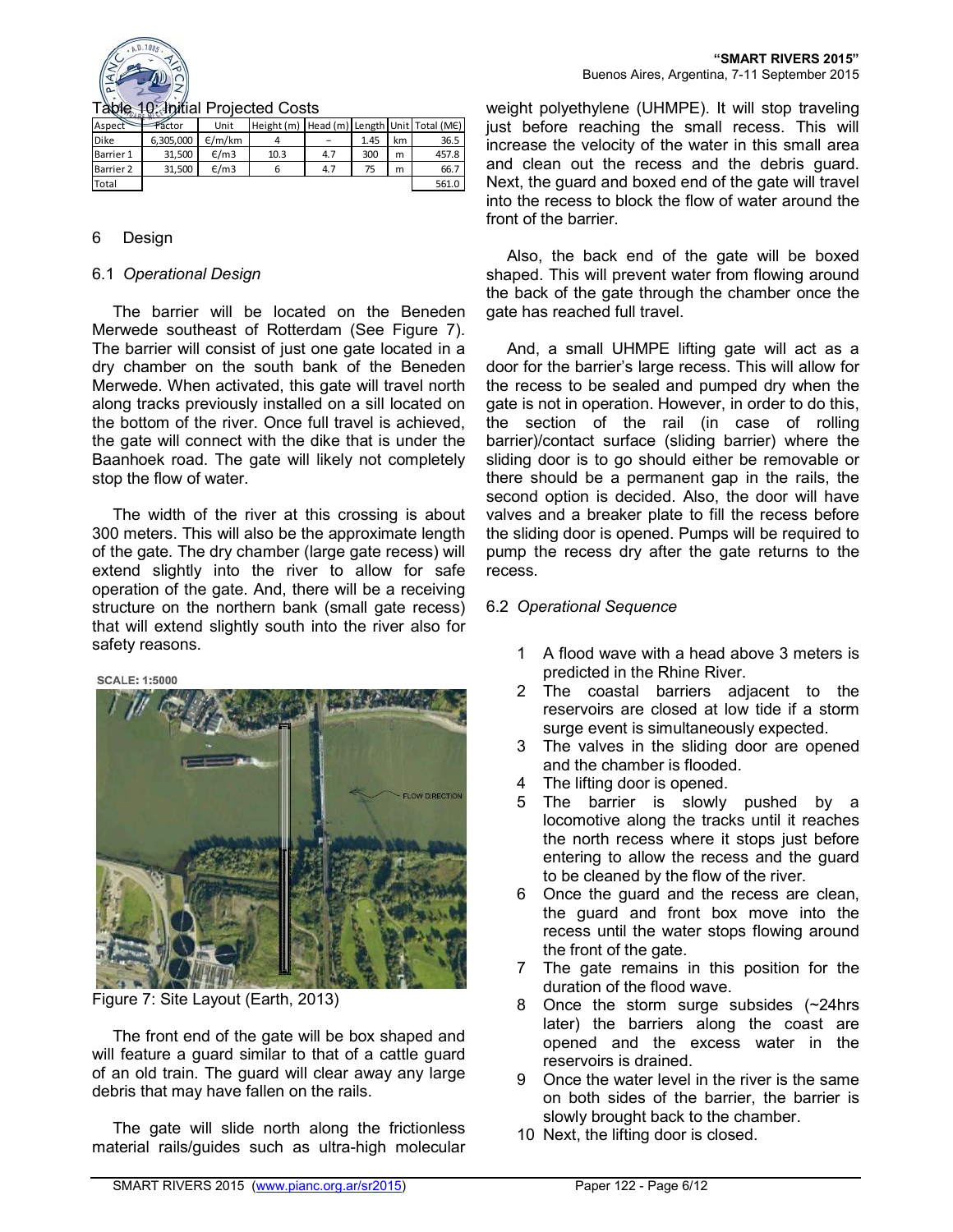

The water is pumped out of the chamber. 12 Inspection and maintenance of the barrier can now occur in the dry chamber.

## 6.3 *Dimensions*

Several variables were taken into account when determining the dimensions of the gate. These included boundary conditions such as the sill depth during normal river conditions, the maximum water level, and climate change as previously mentioned. Table 12 shows the basic proposed dimensions of the barrier. These dimensions are based on the boundary conditions stated in Table 1.

### Table 12: Sliding Gate Geometry

| <b>Sliding Gate Geometry:</b> |             |       |   |  |  |
|-------------------------------|-------------|-------|---|--|--|
|                               |             |       |   |  |  |
| Base Width:                   | В           | 15.00 | m |  |  |
| Gate Height:                  | H           | 10.00 | m |  |  |
| Gate front slope:             | Sf          | 0.50  |   |  |  |
| Gate rear slope:              | $_{\rm Sr}$ |       |   |  |  |

Table 13 shows the proposed maximum water level outside the barrier of 4 m. The maximum head during this time would be 4 m resulting from the assumed water level inside the barrier being 0 m +NAP.

#### Table 13: Elevations

| <b>Elevations:</b>           |                  |         |                  |
|------------------------------|------------------|---------|------------------|
|                              |                  |         |                  |
| Gate Base EL:                | EL <sub>b</sub>  | $-5.10$ | $\boldsymbol{m}$ |
| Gate Top EL:                 | EL <sub>t</sub>  | 4.90    | $\boldsymbol{m}$ |
| OW (Outside Water)           |                  |         |                  |
| EL:                          | EL <sub>hw</sub> | 4.00    | $\boldsymbol{m}$ |
| IW (Inner Water) EL:         | $EL_{\text{tw}}$ | 0.00    | m                |
| Foundation Top EL:           | EL <sub>s</sub>  | $-5.10$ | $\boldsymbol{m}$ |
| <b>Foundation Thickness:</b> | $T_{fs}$         | 3.00    | $\boldsymbol{m}$ |
| Foundation Base EL:          | $EL_{Base}$      | $-8.10$ | m                |

Table 14: Hydrostatic Calculations

| <b>Hydrostatic Pressure:</b> |                            |        |                   |  |  |
|------------------------------|----------------------------|--------|-------------------|--|--|
| <b>Outside Water</b>         |                            |        |                   |  |  |
| Specific Gravity of          |                            |        |                   |  |  |
| Water                        |                            | 10.00  | kN/m              |  |  |
| Distributed Water            |                            |        |                   |  |  |
| Pressure                     | $\sigma_{\text{woutside}}$ | 91.00  | kN/m <sup>2</sup> |  |  |
| Horizontal Water             |                            |        |                   |  |  |
| Force                        | H <sub>1</sub>             | 414.05 | kN/m              |  |  |

| Inclin. w.r.t vertical                        |                           |        |                   |
|-----------------------------------------------|---------------------------|--------|-------------------|
| (angle)                                       | α                         | 26.00  | deg.              |
| Hor. Dist. Over                               |                           |        |                   |
| Concrete Slab                                 | $\mathbf{x}$              | 4.44   | m                 |
| <b>Vertical Force</b>                         | $\rm V_1$                 | 305.40 | kN/m              |
| <b>Inside Water</b>                           |                           |        |                   |
| Distributed Water                             |                           |        |                   |
| Pressure                                      | $\sigma_{\text{winside}}$ | 51.00  | kN/m <sup>2</sup> |
| Horizontal Water                              |                           |        |                   |
| Force                                         | H <sub>2</sub>            | 130.05 | kN/m              |
| $\Sigma H$ (H <sub>1</sub> - H <sub>2</sub> ) |                           | 284.00 | kN/m              |

Figure 8 shows the inial proposed dimensions of the barrier. In the figure 0.0m +NAP =0.00m.



Figure 8: Initial Design Sketch (High Water on East Side of Barrier)

## 6.4 *Chosen Barrier Design*

This design uses steel tubing and a concrete face as its main components. The tubing is especially meant for ease of maintenance and to be assembled offsite in segments. The segments are then shipped to location and welded together in place. Once this truss is formed, steel plates will be placed on the up river side of the truss. Next, the high resistant to abrasion concrete will be placed on the steel plates. However, bending moments regarding concrete faces and normal expansion/contraction need to be taken into account. Expansion joints may be required in the concrete face or rebar reinforcement to cope with shrinkage. If so, it could be easier and more cost effective to precast these face segments offsite and later attach them to the truss on location.

One possible disadvantages of this design is: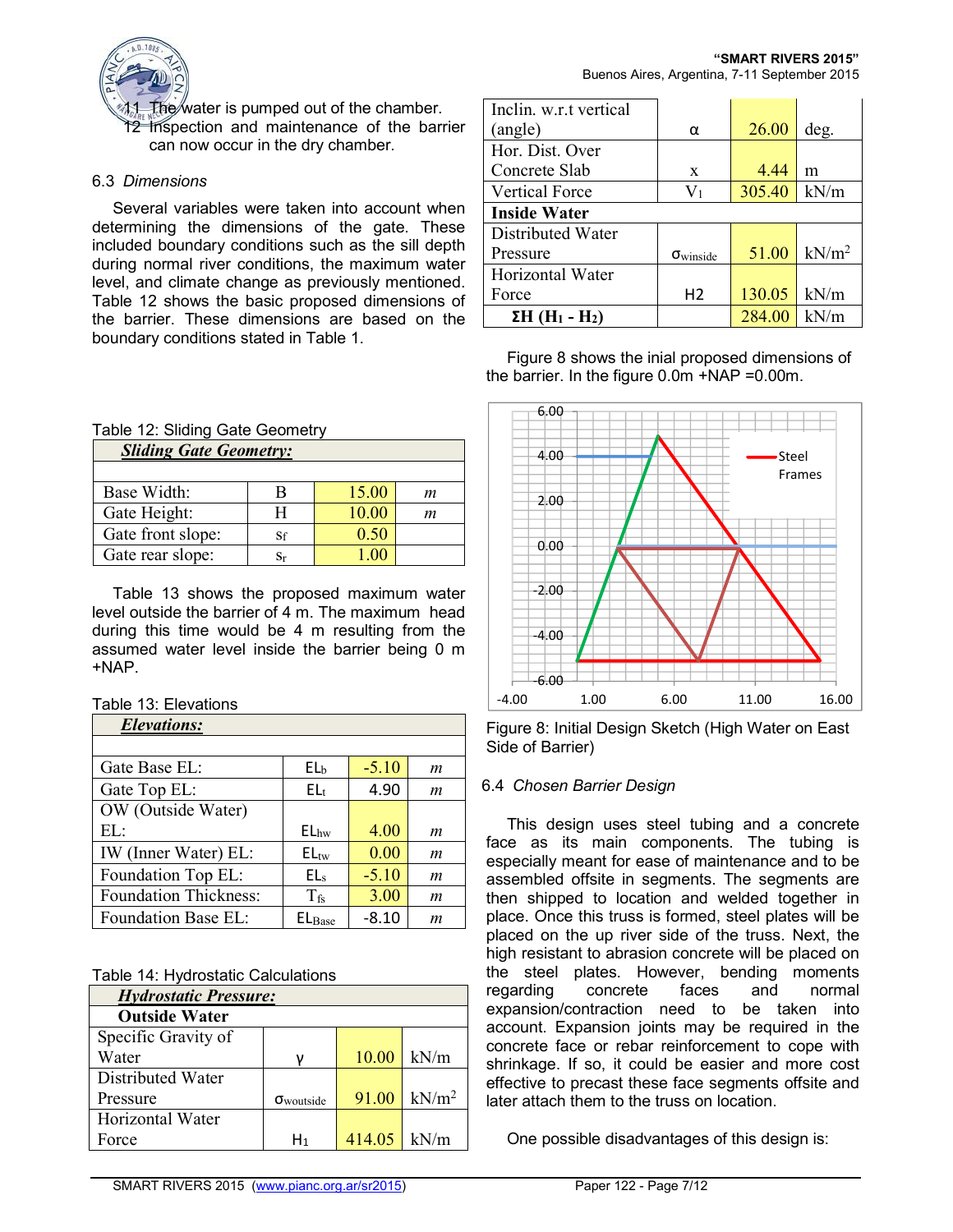

1. Maintenance from corrosion of steel. Although it is minimized by using steel tubes, this is the lesson learned from the Eastern Scheldt Barrier.



Figure 9: Main Barrier Design: Steel and Concrete

## 6.4.1 *Horizontal Stability*

This design should be horizontally stable due to its very heavy weight and should remain on its position due to the lateral guides, as shown in Figure 9. That, along with the designed foundation should prevent any sliding that would occur. However, further soil borings and samples should be taken to overcome any kind of foundation problems.

#### 6.4.2 *Rotational Stability*

The dead weight of this structure ensures that the entire base of the barrier be in compression during maximum head difference. This is calculated by the hydrostatic force going through the 1/6 middle of the structure corn.

## 6.4.3 *Vertical Stability*

Given the weight of the gate and the sill, the bearing capacity of the soil beneath the sill should be checked. Compression piles will likely be required beneath the sill to support it and the barrier's weight. The soil can also be improved through soil improvement techniques to increase its strength.

## 6.5 *UHMPE Barrier Design*

This design relies on composite materials or ultra-high molecular weight polyethylene (UHMPE). This material will reduce maintenance costs because it would not corrode. But, it is unproven on this scale. Due to the proposed guide sliding connection, friction and bending moments along the barrier due to differential settlement of the rails and water head should be checked. Also, the required face thickness reinforced with fiber glass profiles should be thoroughly examined. This will likely be a function of the tensile strength of this material and the distance between the supports in each segment.



Figure 10: Alternative Composite Barrier Design

This barrier would partially float to its final position to withstand the design conditions. To avoid longitudinal bending moments along the river span, a segmented barrier with flexible connections is adopted, shown in Figure 11.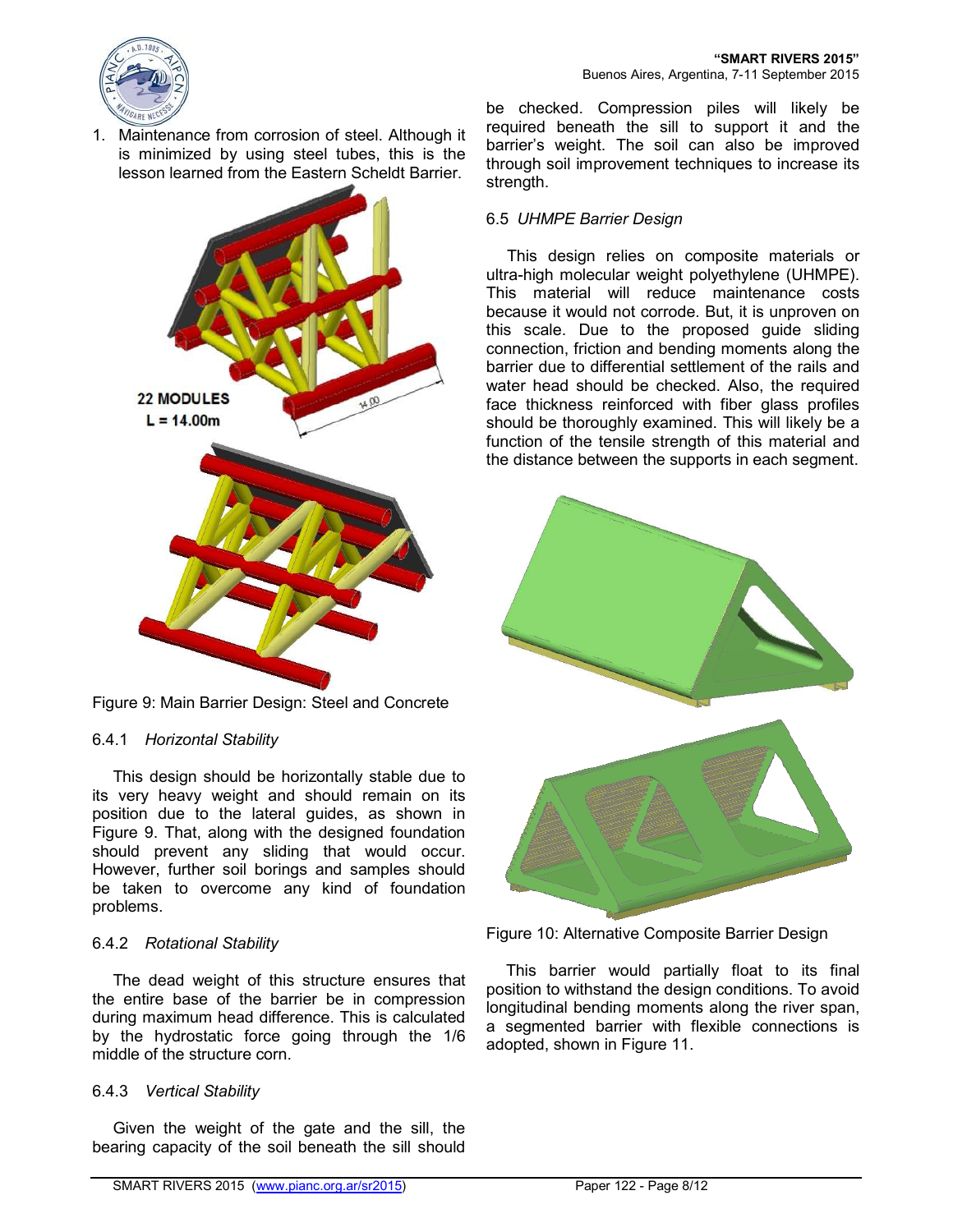



Figure 11: Alternative Composite Segmented **Barrier** 

## 6.5.1 *Horizontal Stability*

Since this material is lighter, the foundation could be built in segments possibly not requiring piles. This would be a more efficient construction method because it would not disrupt shipping. But, the segments must be heavy enough to prevent sliding especially while the barrier is traveling along the sill.



Figure 12: Foundation Segments (Index, 2012)

## 6.5.2 *Rotational Stability*

Because of the light weight material of this structure, the up river side of the barrier will be in tension. Therefore, guides (see figure below) have been designed to keep the barrier attached to the sill. The foundation segments should also be designed to prevent rotation of the barrier. (See Figure 13**Error! Reference source not found.**). As mentioned previously, the barrier face will be reinforced by fiberglass beams (e.g. Pultex® standard structural profiles and superstructures) to withstand the design water pressures.



Figure 13: Guides and Fiber Glass Profiles

## 6.5.3 *Vertical Stability*

The soil bearing capacity should also be checked for the alternative design. The bed will likely need to be enhanced to support the weight of the segments and to prevent differential settlement among the segments.

## 6.6 *Flow Induced Gate Vibration*

Operation of flood barrier gates is sometimes hampered by flow-induced vibrations (FIV). In the case of the self-weight (concrete and steel) gate and as it is fixed on the rail, vibration seldom happens. The highest probability of FIV occurs when the gate is about to enter the small recess. This is due to the high flow velocity created between the front of the gate and the recess. FIV should be taken into account by ensuring that the lowest natural frequency of the barrier is greater than the dominant excitation frequency and that they are never the same.

In the case of the UHMPE gate this situation may not be critical. Nevertheless it needs to be checked.

## 6.7 *Foundation Design*

The foundation design is a critical aspect of this project. It must be reliable for the entire lifecycle of the project and require as little maintenance as possible. The foundation design will largely depend on the objectives of the barrier and the site conditions, e.g. soil properties beneath the river bed. During use, the barrier must be stable and not slide, rotate or subside. This implies that there has to be a horizontal, vertical and rotational stability. This can be expressed with the following well-known equations:

$$
\sum H_{total} = 0; \quad \sum V_{total} = 0; \quad \sum M_{total} = 0
$$

Where:

 $\sum H_{total}$ : total of the horizontal components of the acting and reacting forces [kN]

 $\sum V_{total}$  : total of the vertical components of the acting and reacting forces [kN]

 $\sum M_{total}$  : total of the moment caused by the acting and reacting forces [kNm]

## 6.7.1 *Concrete and Steel Gate Foundation Design*

As far as soil stiffness and strength are concerned, the first thing to do is to carry out borings in the river bed where the sill is to be built.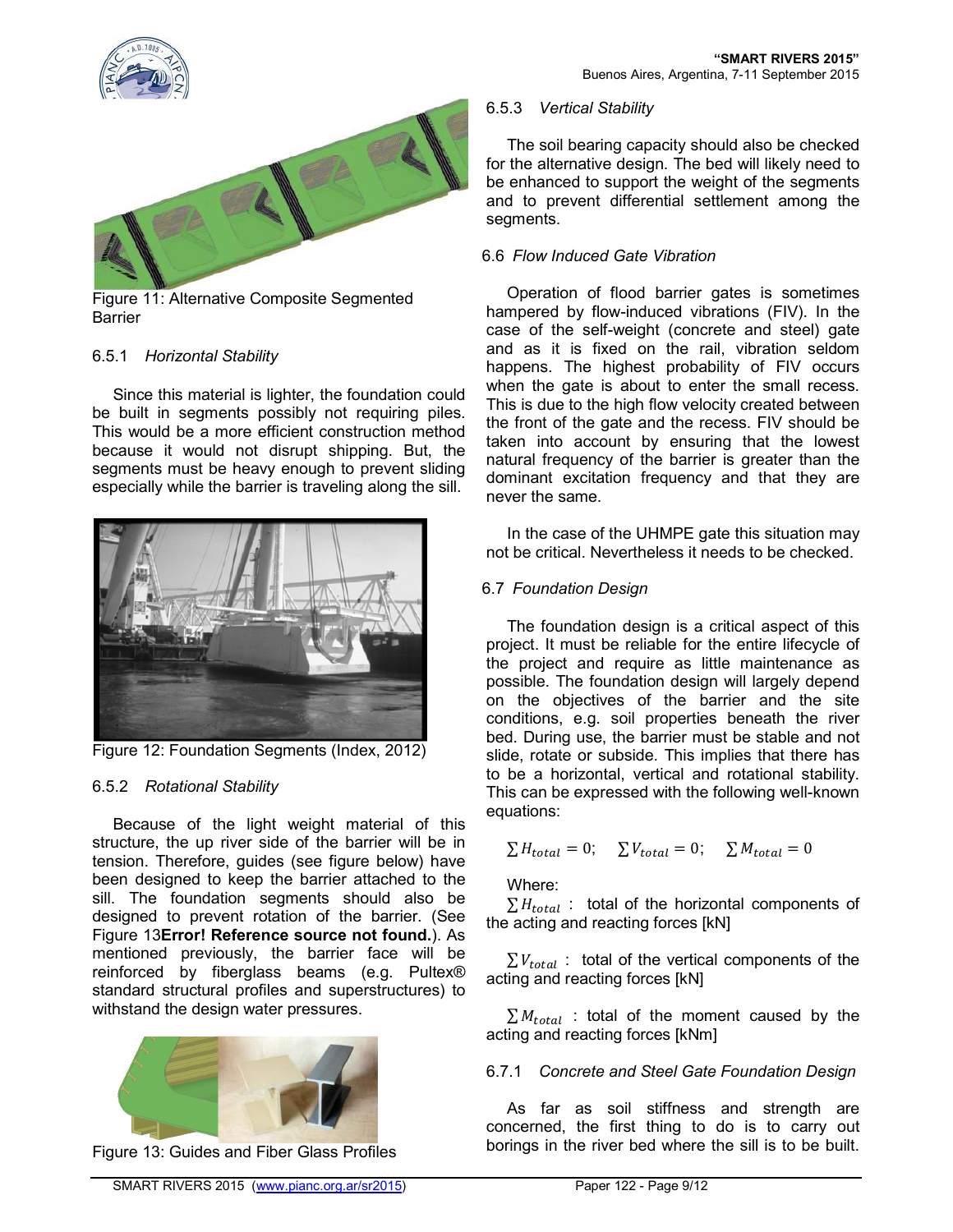

This will yield the most accurate parameters to base the stiffness and strength calculations on.

Once the profile of the soil layers is known, the stress distribution of the barrier and sill should be calculated in the soil beneath the sill. Then, the average increase in stress of the weak layers should be computed. Next, the strain, then finally the total settlement should be found. Koppejan is more accurate for weaker soils. For vertical bearing capacity or strength, the Prandtl and Brinch Hansen formula should be used for well – permeable soil, e.g. sand.

The foundation will require bottom protection and a filter bed.



Figure 14: Preliminary Foundation Design for Steel Barrier

Below is a cross-section view of the barrier when it is dry in the chamber.



Figure 15: Chamber for Steel Barrier (Foundation piles not pictured)

### 6.7.2 *UHMPE Gate Foundation Design*

The design of the foundation of the UHMPE Barrier will also depend greatly on the soil parameters. However, since this barrier will weight much less than the Steel Barrier, its foundation design will be quite different.

However, calculations have not been made thus far for this foundation design because of the great uncertainty concerning the actual barrier design. As shown in Figure 12 segments could be used but this must be further investigated especially for sliding and rotational stability.

## 6.8 *Adapatability*

This barrier and associated water storage reservoirs are designed in such a way that the barrier height and surrounding dike heights are "fixed" and the height of the water in the reservoirs is the main variable. This is due to the ample storage area in the proposed reservoirs. Therefore, the main adaptability issues would arise from unforeseen maintenance issues and unforeseen operational challenges just after the barrier begins operation.

## 7 CONSTRUCTION

## *7.1 Construction Sequences for Steel Barrier Design*

As a reference, the Maeslant Barrier took 6 years to construct. Since these two barriers share some similarities, this barrier could be expected to take a similar amount of time to construct. An overview and relative timetables for each general part of the construction sequence are given below.

Table 18: Rough Estimation of Construction Sequence and Duration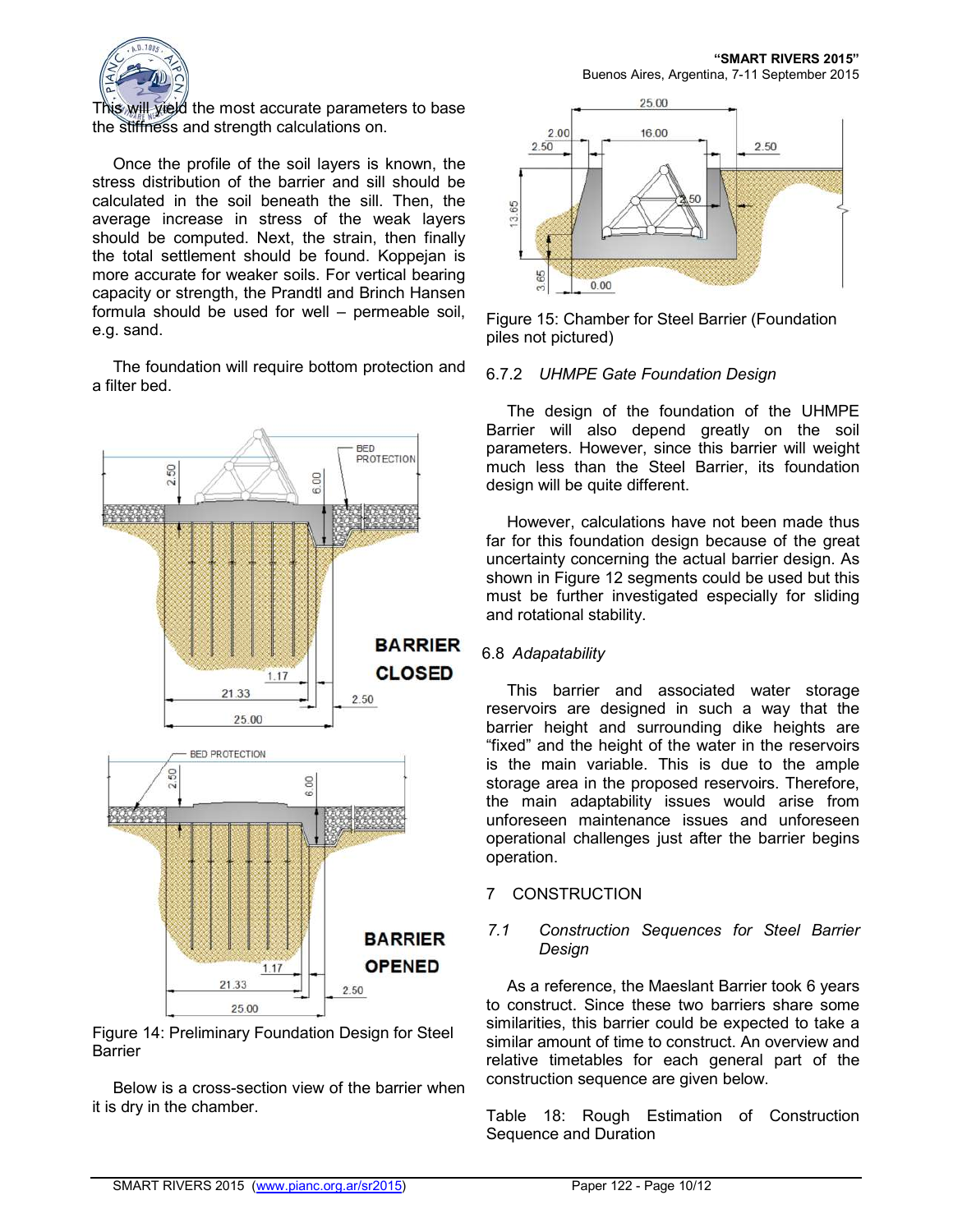

As stated earlier, the construction sequence for the concrete and steel gate will resemble a more traditional construction sequence that features a cofferdam and dewatering. This is due to the overall weight of the structure and the bottom slab. Drawbacks of this type of construction include: a higher cost than using precast materials, disruptions to IWT, high maintenance cost and likely longer construction times.

To begin with, dredgers will remove the top layer of soil on the river bed. Next, the soil will be compacted if needed with vibrators similar to the ones used for the Oosterschelde. After that, a cofferdam will be constructed on the south bank. It will consist mainly of sheet piles that will be driven into the riverbed. This work site will extend from the back of the chamber to halfway into the river. The sheets to be driven in the river could be driven from pontoons.

Because half of the river will be closed due to this construction site, some river traffic will be redirected to the Dordtsche Kil. This must be planned properly because of the long time required to construct the barrier and the large amount of IWT that traverses this river.

Next, the piles will be driven. This will likely be accomplished with cranes located on a barge with pile drivers attached to the cranes. Afterwards, underwater concrete will be placed.

Once the underwater concrete hardens, the worksite can be dewatered. The piles will initially act as tension piles preventing up heave. Next, the sill can be built. The picture below shows this situation. However, the actual foundation design will likely have fewer piles.



Buenos Aires, Argentina, 7-11 September 2015

**"SMART RIVERS 2015"**

Figure 16: Piles and Underwater Concrete (Van der Horst, 2012)

Once the sill construction is completed and bed protection is placed, the worksite can be filled with water, the cofferdams removed, and the same process repeated for the north side bank of the river.

While the sill is being constructed in the river, the gate and the chamber can be built on the south bank. This construction site will also require a cofferdam, underwater concrete and dewatering. But, it will also require excavation of the soil once the cofferdam is built so that the piles could be driven and the underwater concrete placed.

Next, the site is dewatered and the chamber is constructed. Simultaneously, the tubular segments are prefabricated offsite. Once the chamber construction is completed, the segments can be transported to the site. The segments will likely arrive by boat and have to be placed in position by crane. Once in position, the segments can be welded together and the truss is formed.

Next, the concrete is placed. Once the gate is completely assembled, the door can be installed. Afterwards, the sheet walls are removed and the area behind the chamber is back filled.

### *7.2 Construction Sequence for Alternative Design (UHMPE Gate)*

One difference between this construction sequence and the one described above for the concrete and steel gate is that blocks may be used as a foundation (pending further investigation) instead of a sill and underwater concrete. Therefore, the construction costs should be less because the cofferdam is not used and the blocks are precast offsite. In addition, IWT should not be greatly affected because the cofferdam will not be built. The blocks will be precision placed with a floating derrick and a tower crane similar to those of the Maeslant Barrier (See Figure 12).